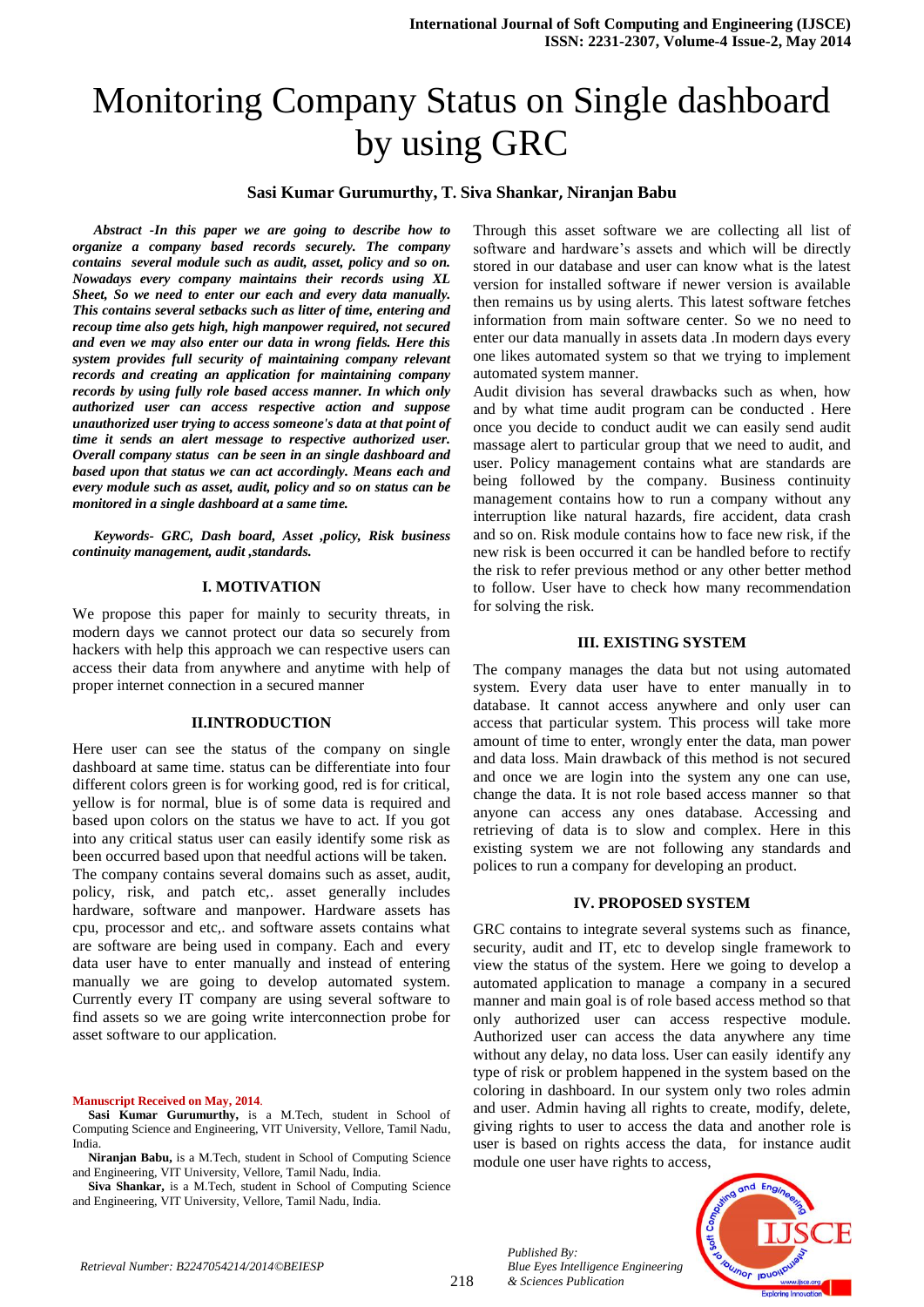modify and delete but another user have rights to view the data. If some unauthorized user trying to access the someone's data it automatically send an alert message to respective authorized user. This how we are going to propose our system.

## **V. SYSTEM ARCHITECTURE**

A System Architecture is a conceptual model that defines the structure, behavior and more views of the system.



The above diagram shows overall functionality of the system. Admin can create a new user group and also giving role based access to user or group. Based on the role user can do the action say for example admin can read, write and execute the module but for some other user they can only see the status of the module and some user can only edit the content of the module. Admin or assigned particular authorized user can check the status of the module suppose if you get problem or risk it will be showing in red color particular module on dashboard and based on the problem user have provide solution. Once the error as been rectified system will run normally and user can write a query to access and retrieve the data from database.

This system also works based on RACI model. RACI contains Responsible Accountable Consulted and Informed. Responsible person who's in charge to complete a specific task and Accountable person who's in charge rights to sign off before start the task and Consulted person who before doing anything user have to consult to that particular person and Informed person who notify the status of task no need to consult the status of work.

The system contains several module Asset, Policy, Audit, Risk, Business Continuity Management and so on. Asset module contains several types of assets in IT company such as software assets, hardware assets, manpower, non IT equipment and so on. Nowadays every company maintaining asset database and this database user are entering their data manually such as what is the version of operating system employee are using, what is the RAM serial number and so on. This will create more complex drawbacks such as time consuming, high man power, not secured data and so on. So that we are planning to develop automated asset system this will automatically stores the assets which users will use in LAN network. In company there are several software's are using to find land devices say for instance lansweeper in windows and nessus in Linux it will automatically collect the LAN devices and software's. so we are writing one probe called interconnecting our database to LAN asset tools this probe automatically fetches the data from that LAN asset software and this will stored in our database. User can easily access the asset database by using query.

Here one more feature also it automatically gives alert message to particular user what are the newer version software is available in software market. This newest version software information fetches from main software database center using probe.

Policy module contains how to run a company with some rules or following some standards. Here we going to describe the company what are the regulations, policy, contract, and controls are being followed. Regulations contains what are the ISO standards are being followed such as title of the risk, what kind of risk whether security risk, power failure risk and so on, effective date, end date, scope and applicability of this regulation and what is the organization name and so on. Policy contains mainly two categories common policy and company own policy. Common policy in the sense every company has following some common rules such as don't tell company secured information to anyone. Each and every company has some own policy such as don't park vehicles opposite the company please park in vehicles park area and everyone has to wear id card inside the company and so on. Contract database it contains maintaining the contract based database for example if company has signed any tie up with some other company, agreements. Business Continuity Module contains how to run a company without any interruption such as natural hazard, data crash, and so on. So that we are giving training user such as BCM Plan, BCM Risk, Crisis Management, Training and Testing. BCM plan contains how to protect our data for preplanning. BCM risk contains suppose any risk happened in the business user have to search best solution to rectify the risk using to refer risk database. If it's new risk user have to take good solution for that risk or problem. Trainer will training to user how to protect the data from data center. Every company protecting the data using RAID level it will increase RAID level depends on company economic.

Risk module contains how to identify, handle, and rectify the risk. If user find any new risk in company, first user have to check risk database whether this happened before or not if it's happened what was the solution before their used or new risk in the sense user have decide or plan to rectify the problem. Risk database generally contains title of the risk, description, effective data, end data, inherent risk, risk metigation, residual risk, precondition and contributory causes and so on. Once you check the risk database depends on the recommendation user have to select better solution to rectify the problem. Risk contains several types of risks financial risk, software risk, hardware risk, and so on.Audit it checks overall functionality of the systems whether it been working in expected manner or not .